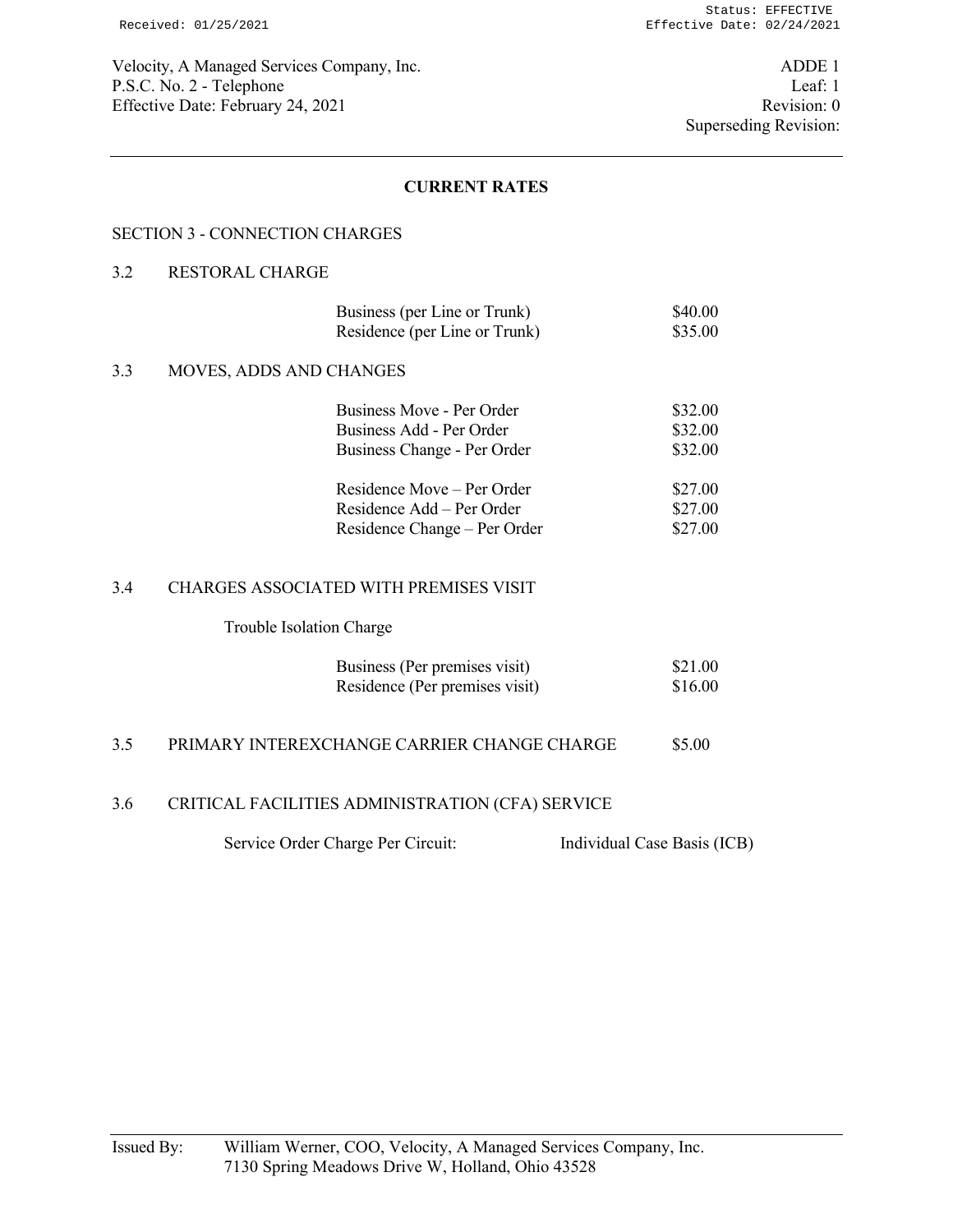Velocity, A Managed Services Company, Inc. ADDE 1 P.S.C. No. 2 - Telephone Leaf: 2 Effective Date: February 24, 2021 Revision: 0

# **CURRENT RATES**

### Section 4 – REGIONAL CALL PLAN RATES

### 4.5 CALL CHARGES

| TO>                     | Nassau    | <b>NYC</b> | Rockland  | E.Suffolk | W.Suffolk | L.West    | U.West    | Gr/Byram  |
|-------------------------|-----------|------------|-----------|-----------|-----------|-----------|-----------|-----------|
| <b>FROM</b>             |           |            |           |           |           |           |           |           |
| <b>Initial Nassau</b>   | <b>HR</b> | .15        | .15       | .15       | .15       | .15       | .15       | .15       |
| Additional              | <b>HR</b> | .15        | .15       | .15       | .15       | .15       | .15       | .15       |
| Initial NYC             | .15       | <b>HR</b>  | .15       | .15       | .15       | .15       | .15       | .15       |
| Additional              | .15       | <b>HR</b>  | .15       | .15       | .15       | .15       | .15       | .15       |
| <b>Initial Rockland</b> | .15       | .15        | <b>HR</b> | .15       | .15       | .15       | .15       | .15       |
| Additional              | .15       | .15        | <b>HR</b> | .15       | .15       | .15       | .15       | .15       |
| Initial E.Suffolk       | .15       | .15        | .15       | HR        | .15       | .15       | .15       | .15       |
| Additional              | .15       | .15        | .15       | HR        | .15       | .15       | .15       | .15       |
| Initial W.Suffolk       | .15       | .15        | .15       | .15       | <b>HR</b> | .15       | .15       | .15       |
| Additional              | .15       | .15        | .15       | .15       | <b>HR</b> | .15       | .15       | .15       |
| Initial L.West          | .15       | .15        | .15       | .15       | .15       | <b>HR</b> | .15       | .15       |
| Additional              | .15       | .15        | .15       | .15       | .15       | <b>HR</b> | .15       | .15       |
| Initial U.West          | .15       | .15        | .15       | .15       | .15       | .15       | <b>HR</b> | .15       |
| Additional              | .15       | .15        | .15       | .15       | .15       | .15       | <b>HR</b> | .15       |
| Initial Gr/Byram        | .15       | .15        | .15       | .15       | .15       | .15       | .15       | <b>HR</b> |
| Additional              | .15       | .15        | .15       | .15       | .15       | .15       | .15       | <b>HR</b> |

Application: First 60 seconds / additional per minute rate billed in six second increments (for example, the rate for a call 1 minute and six seconds in length is  $\$0.15 + (\$0.15/10) = \$0.15 + \$.015 = \$0.165$  rounded to nearest cent equals (\$0.17). HR indicates a home region or local call.

#### 4.5.2 Per Call Service Charges

 The following service charges apply to Regional Toll calls for which live or automated operator assistance is provided for call completion and/or billing.

| <b>Customer Dialed Calling Card</b> | \$0.60 |
|-------------------------------------|--------|
| Person to Person                    | \$3.75 |
| 3rd Number Billed                   | \$1.60 |
| All other Operator Assistance       | \$1.25 |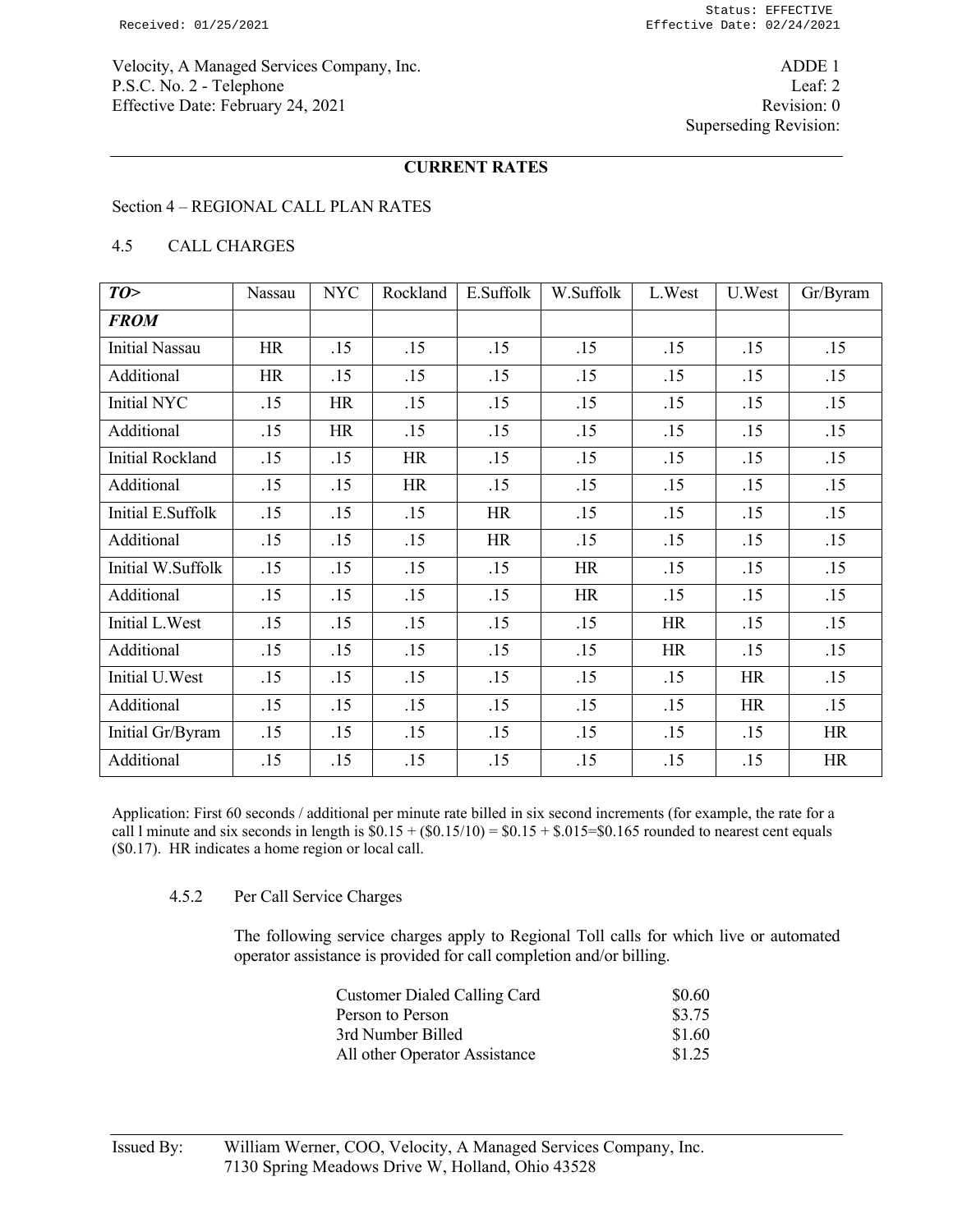Velocity, A Managed Services Company, Inc. ADDE 1 P.S.C. No. 2 - Telephone Leaf: 3 Effective Date: February 24, 2021 Revision: 0

# **CURRENT RATES**

## Section 5 - SUPPLEMENTAL SERVICES

## 5.1 CUSTOM CALLING SERVICE

.1 Monthly Rates

 Descriptions for this service are located in Section 6, Residential Network Switched Service, and Section 7, Business Network Switched Service.

.2 Connection Charges \$10.00

#### 5.2 CLASS SERVICES

.1 Monthly Rates

 Descriptions for this service are located in Section 6, Residential Network Switched Service, and Section 7, Business Network Switched Service.

.2 Connection Charges \$10.00

## 5.3 CENTREX SERVICE FEATURES

.1 Monthly Rates

 Current rates for this service are located in the Rate Schedules for Section 6, Residential Network Switched Service, and Section 7, Business Network Switched Service.

- .2 Connection Charges \$10.00
- 5.5 BUSY VERIFICATION AND INTERRUPT SERVICE

| Verification Charge, each request | \$5.00 |
|-----------------------------------|--------|
| Interrupt Charge, each request    | \$5.00 |

5.6 TRAP CIRCUIT SERVICE

Per request ICB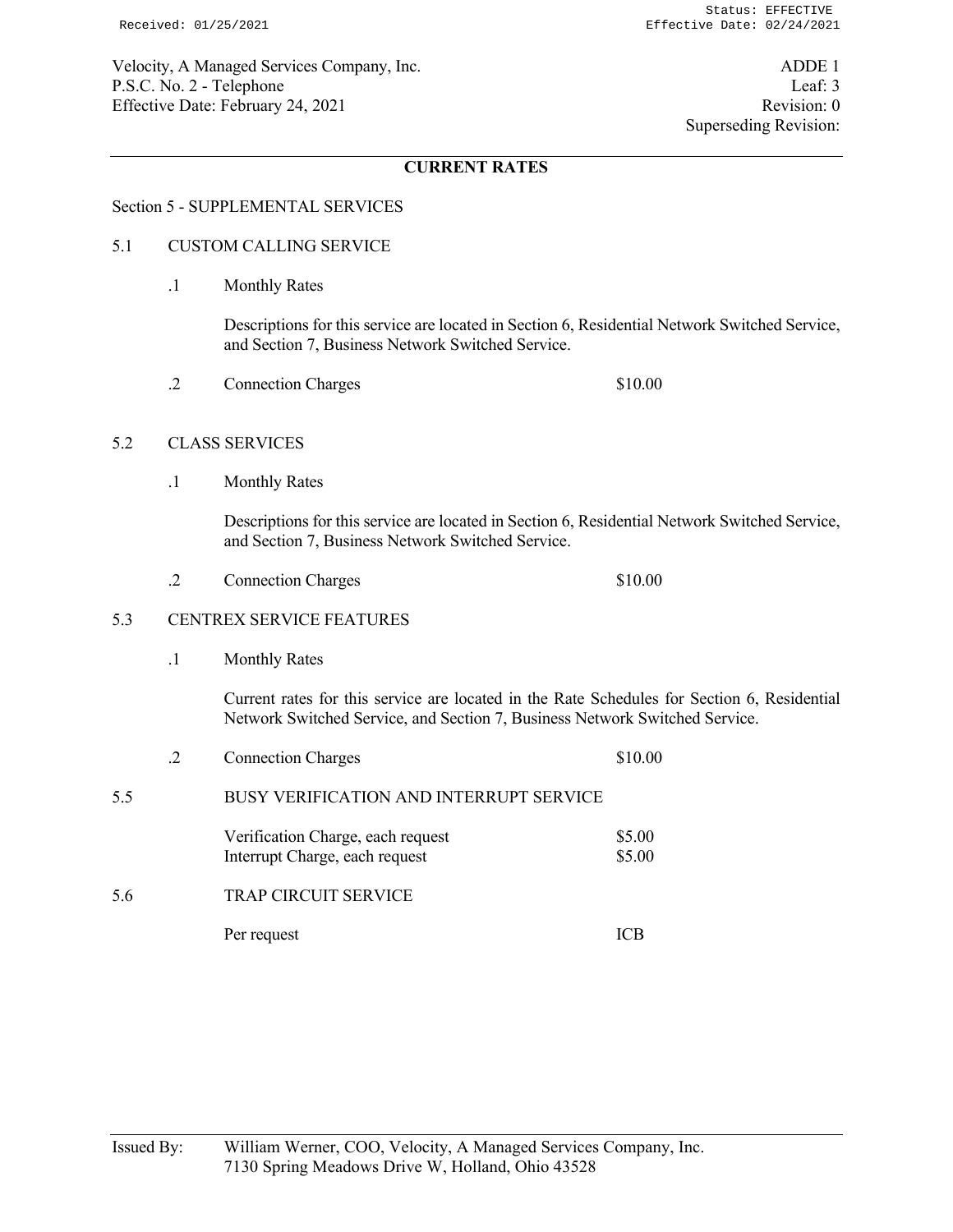Velocity, A Managed Services Company, Inc. ADDE 1 P.S.C. No. 2 - Telephone Leaf: 4<br>Effective Date: February 24, 2021 Effective Date: February 24, 2021

## **CURRENT RATES**

|     | Section 5 - SUPPLEMENTAL SERVICES (cont'd)                                                                                     |                     |     |
|-----|--------------------------------------------------------------------------------------------------------------------------------|---------------------|-----|
| 5.7 | DIRECTORY ASSISTANCE SERVICE                                                                                                   |                     |     |
|     | Per query                                                                                                                      | \$0.50              |     |
| 5.8 | <b>LOCAL OPERATOR SERVICE</b>                                                                                                  |                     |     |
|     | Local Operator Assistance, per call:                                                                                           | \$0.85              |     |
| 5.9 | <b>BLOCKING SERVICE</b>                                                                                                        |                     |     |
|     | 900 and 700 Blocking                                                                                                           | Nonrecurring Charge |     |
|     | - Business (up to 200 lines)<br>- Residential                                                                                  | \$5.00<br>\$0.00    |     |
|     | 976 Central Office Code Blocking                                                                                               |                     | (C) |
|     | - Business (up to 200 lines)<br>- Residential                                                                                  | \$5.00<br>\$0.00    |     |
|     | Third Number Billed and Collect Call Restriction                                                                               | Monthly Charges     |     |
|     | - Business (up to 200 lines)<br>- Residential                                                                                  | \$5.00<br>\$2.50    |     |
|     | <b>Toll Restriction</b>                                                                                                        |                     |     |
|     | - Business (up to 200 lines)<br>- Residential                                                                                  | \$5.00<br>\$2.50    |     |
|     | <b>Toll Restriction Plus</b>                                                                                                   |                     |     |
|     | - Business (up to 200 lines)<br>- Residential                                                                                  | \$5.00<br>\$2.50    |     |
|     | Direct Inward Dialing Blocking<br>(Third Party and Collect Call)<br>- Initial Activation<br>- Subsequent Activation (per line) | \$20.00<br>\$5.00   |     |
|     |                                                                                                                                |                     |     |

 .2 Pricing for Blocking Service for a business customer with more than 200 lines will be based on the costs incurred by Company to provide the service.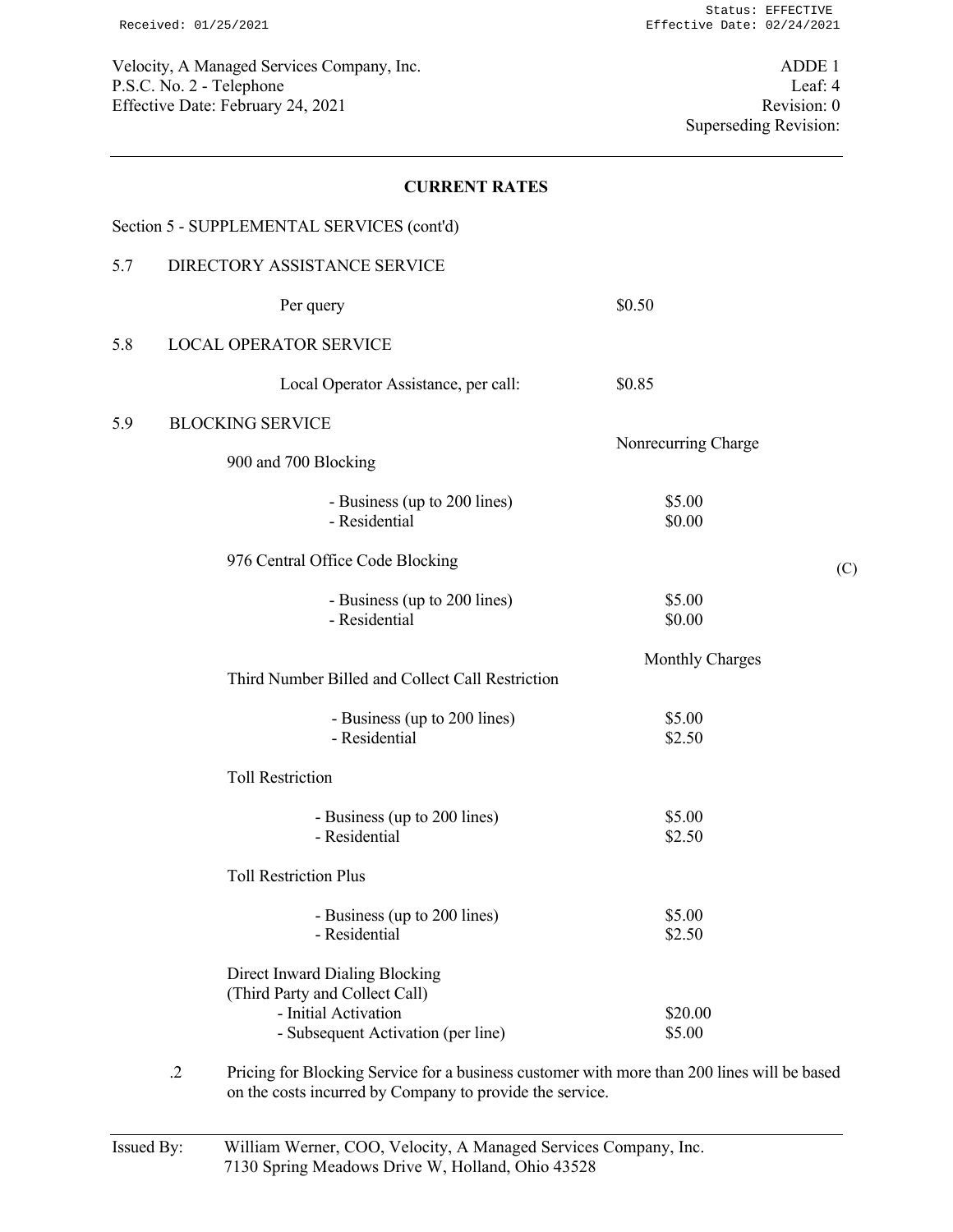Velocity, A Managed Services Company, Inc. ADDE 1 P.S.C. No. 2 - Telephone Leaf: 5<br>
Effective Date: February 24, 2021 Effective Date: February 24, 2021

# 5.9 BLOCKING SERVICE (cont'd)

.3 Connection charges apply as specified in Section 3 of this tariff.

#### 5.10 CUSTOMIZED NUMBER SERVICE

Set-up Charges

| Business Customer    | \$20.00 |
|----------------------|---------|
| Residential Customer | \$10.00 |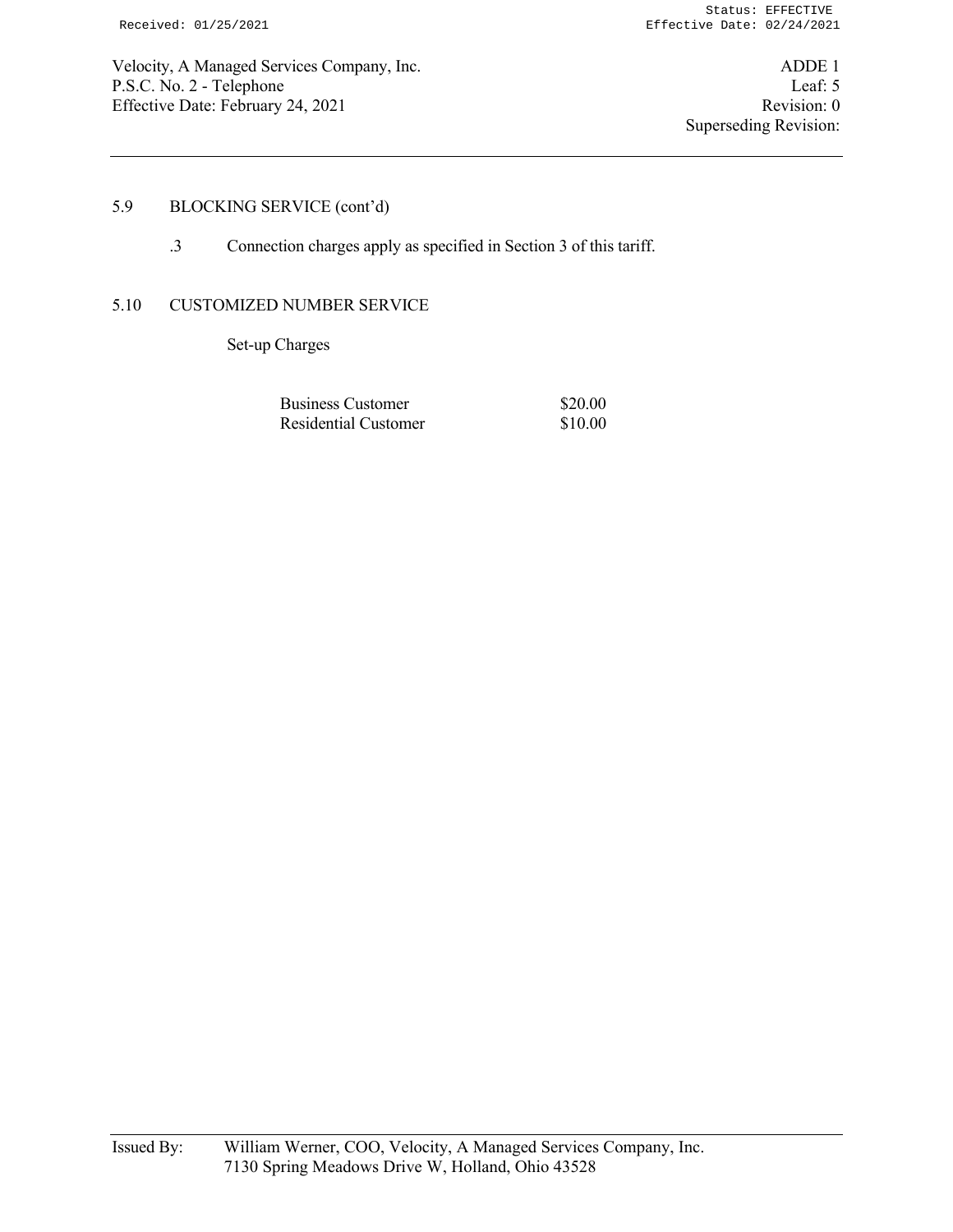#### Section 6 - RESIDENTIAL NETWORK SWITCHED SERVICES

## 6.2.1 Flat Rate Service

| Nonrecurring Connection Charge:               | \$45.00 |
|-----------------------------------------------|---------|
| Monthly Recurring Charges:                    |         |
| - Each Service Line                           | \$20.00 |
| - Voice Mail Option, per line                 | \$10.00 |
| Custom Calling Features (per line, per month) |         |
| - Three Way Calling/Call Hold                 | \$4.00  |
| - Call Forwarding                             | \$4.00  |
| - Call Waiting/Cancel Call Waiting            | \$4.00  |
| - Distinctive Ringing                         |         |
| 1st Additional Number                         | \$4.00  |
| 2nd Additional Number                         | \$4.00  |
| - Regular Multiline Hunting                   | \$4.00  |
| - Speed Calling                               |         |
| 8 Number List                                 | \$4.00  |
| 30 Number List                                | \$6.00  |
| - Package of 3 features                       | \$11.00 |
| - Package of 6 features                       | \$21.00 |
| - Package of 9 features                       | \$24.00 |
| <b>CLASS Features</b>                         |         |
| (per line, per month)                         |         |
| - Call ID                                     | \$8.00  |
| - Automatic Redial                            | \$5.00  |
| - Automatic Recall                            | \$5.00  |
| - Customer Originate Trace (per use)          | \$7.00  |
| - Package of 3 features                       | \$11.00 |
| - Package of 6 features                       | \$21.00 |
| - Package of 9 features                       | \$24.00 |
|                                               |         |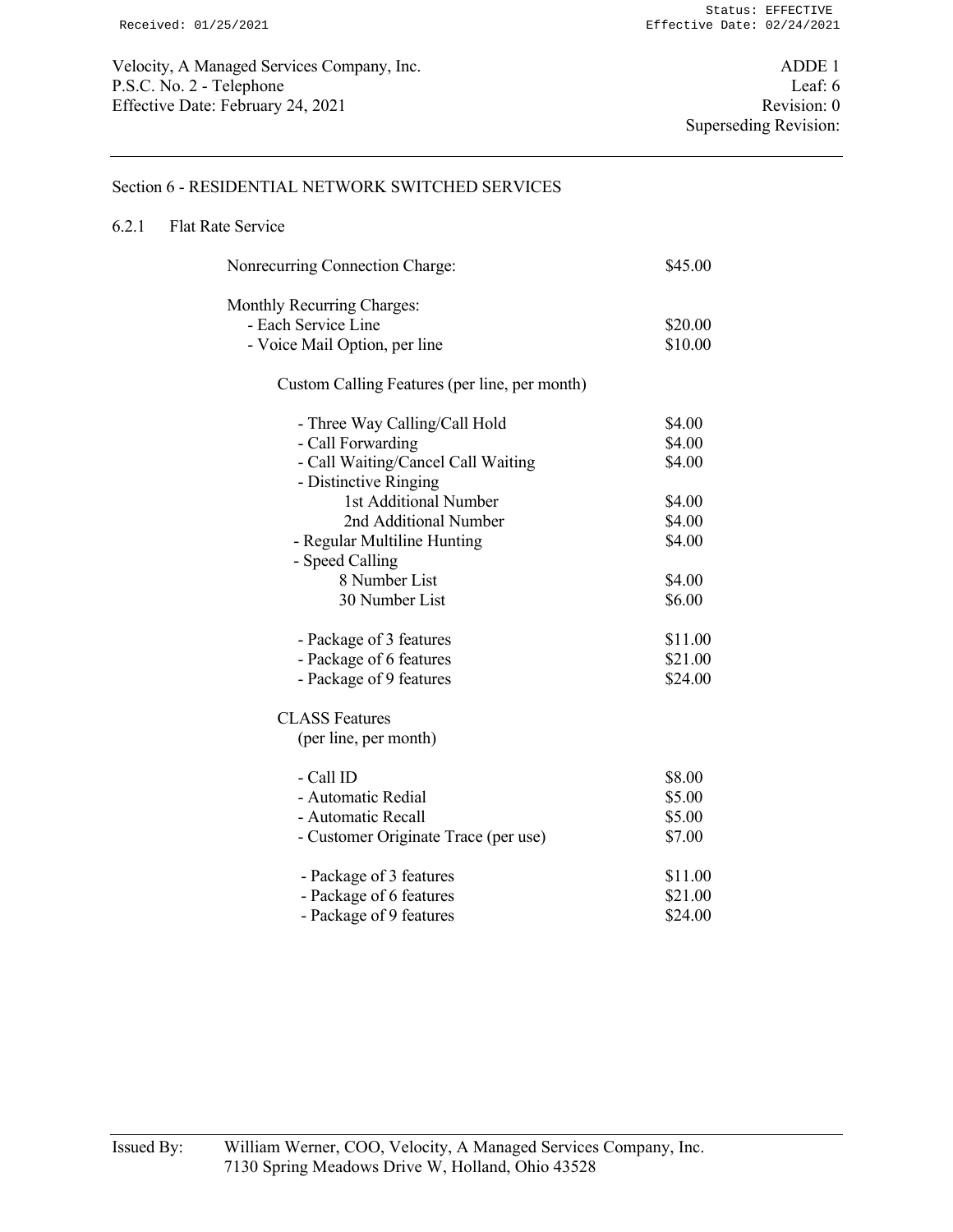Velocity, A Managed Services Company, Inc. ADDE 1 P.S.C. No. 2 - Telephone Leaf: 7<br>Effective Date: February 24, 2021 Revision: 0 Effective Date: February 24, 2021

# **CURRENT RATES**

#### Section 6 - RESIDENTIAL NETWORK SWITCHED SERVICES (cont'd)

## 6.2.2 Message Rate Service

| Nonrecurring Connection Charge:                                                                                                                                                                                                                                                                                                           | \$45.00                                                                                                       |
|-------------------------------------------------------------------------------------------------------------------------------------------------------------------------------------------------------------------------------------------------------------------------------------------------------------------------------------------|---------------------------------------------------------------------------------------------------------------|
| Monthly Recurring Charges:                                                                                                                                                                                                                                                                                                                |                                                                                                               |
| - Each Base Service Line                                                                                                                                                                                                                                                                                                                  | \$20.00                                                                                                       |
| - Voice Mail Option, per line                                                                                                                                                                                                                                                                                                             | \$10.00                                                                                                       |
| Custom Calling Features (per line, per month)                                                                                                                                                                                                                                                                                             |                                                                                                               |
| - Three Way Calling/Call Hold<br>- Call Forwarding<br>- Call Waiting/Cancel Call Waiting<br>- Distinctive Ringing<br>1st Additional Number<br>2nd Additional Number<br>- Regular Multiline Hunting<br>- Speed Calling<br>8 Number List<br>30 Number List<br>- Package of 3 features<br>- Package of 6 features<br>- Package of 9 features | \$4.00<br>\$4.00<br>\$4.00<br>\$4.00<br>\$4.00<br>\$4.00<br>\$4.00<br>\$6.00<br>\$11.00<br>\$21.00<br>\$24.00 |
| <b>CLASS Features</b>                                                                                                                                                                                                                                                                                                                     |                                                                                                               |
| (per line, per month)<br>- Call ID<br>- Automatic Redial<br>- Automatic Recall<br>- Customer Originate Trace (per use)                                                                                                                                                                                                                    | \$8.00<br>\$5.00<br>\$5.00<br>\$7.00                                                                          |
| - Package of 3 features<br>- Package of 6 features<br>- Package of 9 features                                                                                                                                                                                                                                                             | \$11.00<br>\$21.00<br>\$24.00                                                                                 |
| Message Usage Charges                                                                                                                                                                                                                                                                                                                     |                                                                                                               |
| Per Message                                                                                                                                                                                                                                                                                                                               | \$.10                                                                                                         |
|                                                                                                                                                                                                                                                                                                                                           |                                                                                                               |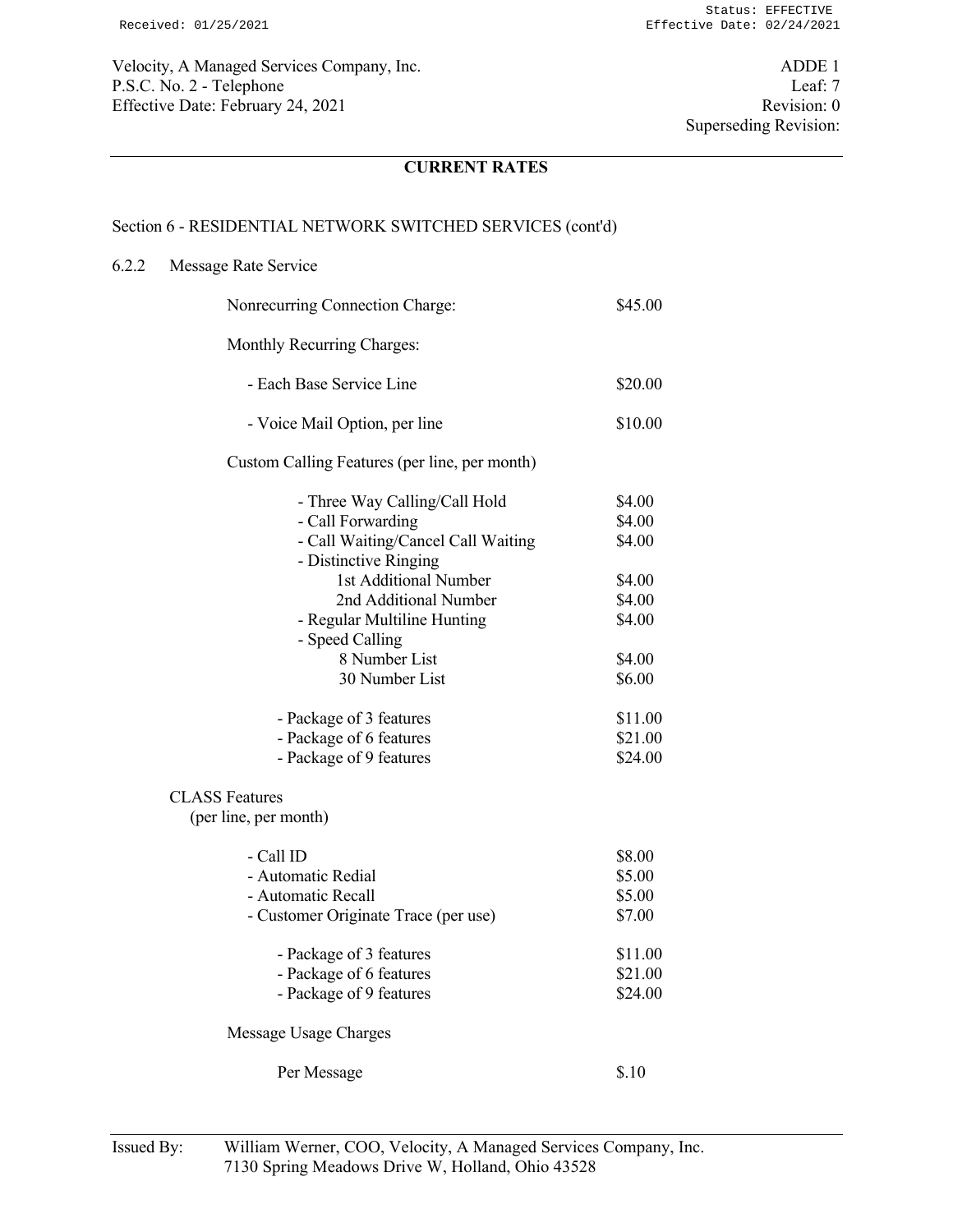Velocity, A Managed Services Company, Inc. ADDE 1 P.S.C. No. 2 - Telephone Leaf: 8 Effective Date: February 24, 2021 Revision: 0

# **CURRENT RATES**

#### Section 6 - RESIDENTIAL NETWORK SWITCHED SERVICES (cont'd)

#### 6.2.3 Key Residential Line Service

 .2 Flat Rate Key Residential Line Service Nonrecurring Connection Charge: \$45.00 Monthly Recurring Charges: - Each Service Line \$20.00 - Voice Mail Option, per line \$10.00 Custom Calling Features (per line, per month) - Three Way Calling/Call Hold \$4.00 - Call Forwarding \$4.00 - Call Waiting/Cancel Call Waiting \$4.00 - Distinctive Ringing 1st Additional Number \$4.00 2nd Additional Number \$4.00 - Regular Multiline Hunting \$4.00 - Speed Calling 8 Number List \$4.00 30 Number List \$6.00 - Package of 3 features \$11.00 - Package of 6 features \$21.00 - Package of 9 features \$24.00 CLASS Features (per line, per month)  $-$  Call ID  $$8.00$ - Automatic Redial \$5.00 - Automatic Recall \$5.00 - Customer Originate Trace (per use) \$7.00 - Package of 3 features \$14.00 - Package of 6 features \$20.00 - Package of 9 features \$24.00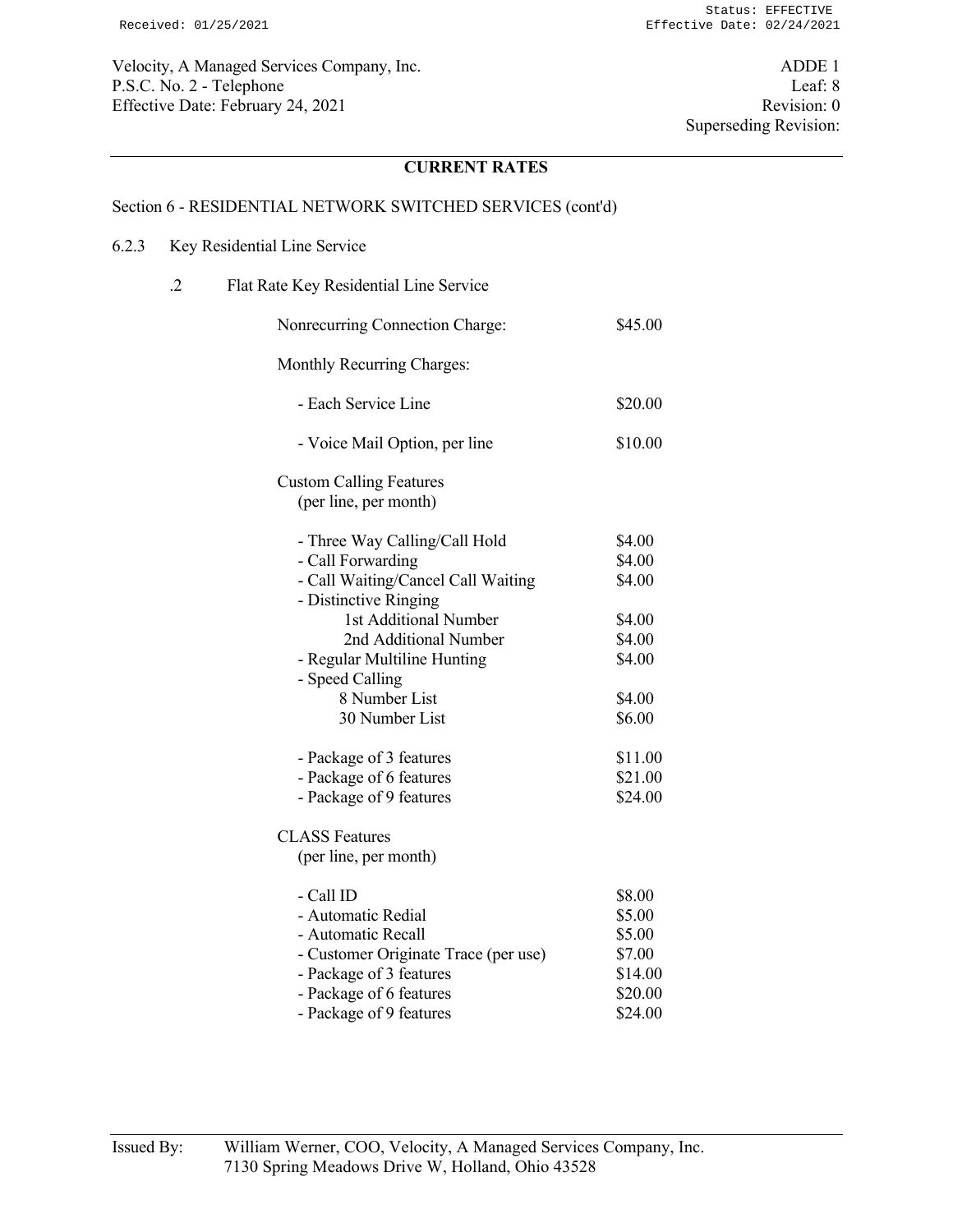Velocity, A Managed Services Company, Inc. ADDE 1 P.S.C. No. 2 - Telephone Leaf: 9<br>
Effective Date: February 24, 2021<br>
Revision: 0 Effective Date: February 24, 2021

# **CURRENT RATES**

#### Section 6 - RESIDENTIAL NETWORK SWITCHED SERVICES (cont'd)

- 6.2.3 Key Residential Line Service (cont'd)
	- 3. Message Rate Key Residential Line Service

| Nonrecurring Connection Charge:                                                                                                                                                                                                                          | \$45.00                                                                      |
|----------------------------------------------------------------------------------------------------------------------------------------------------------------------------------------------------------------------------------------------------------|------------------------------------------------------------------------------|
| Monthly Recurring Charges:                                                                                                                                                                                                                               |                                                                              |
| - Each Base Service Line                                                                                                                                                                                                                                 | \$20.00                                                                      |
| - Voice Mail Option, per line                                                                                                                                                                                                                            | \$10.00                                                                      |
| Custom Calling Features: (per line, per month)                                                                                                                                                                                                           |                                                                              |
| - Three Way Calling/Call Hold<br>- Call Forwarding<br>- Call Waiting/Cancel Call Waiting<br>- Distinctive Ringing<br>1st Additional Number<br>2nd Additional Number<br>- Regular Multiline Hunting<br>- Speed Calling<br>8 Number List<br>30 Number List | \$4.00<br>\$4.00<br>\$4.00<br>\$4.00<br>\$4.00<br>\$4.00<br>\$4.00<br>\$6.00 |
| - Package of 3 features<br>- Package of 6 features<br>- Package of 9 features                                                                                                                                                                            | \$11.00<br>\$21.00<br>\$24.00                                                |

CLASS Features (per line, per month)

| - Call ID<br>- Automatic Redial<br>- Automatic Recall<br>- Customer Originate Trace (per use) | \$8.00<br>\$5.00<br>\$5.00<br>\$7.00 |
|-----------------------------------------------------------------------------------------------|--------------------------------------|
| - Package of 3 features<br>- Package of 6 features<br>- Package of 9 features                 | \$11.00<br>\$21.00<br>\$24.00        |

Message Usage Charges

Per Message \$.10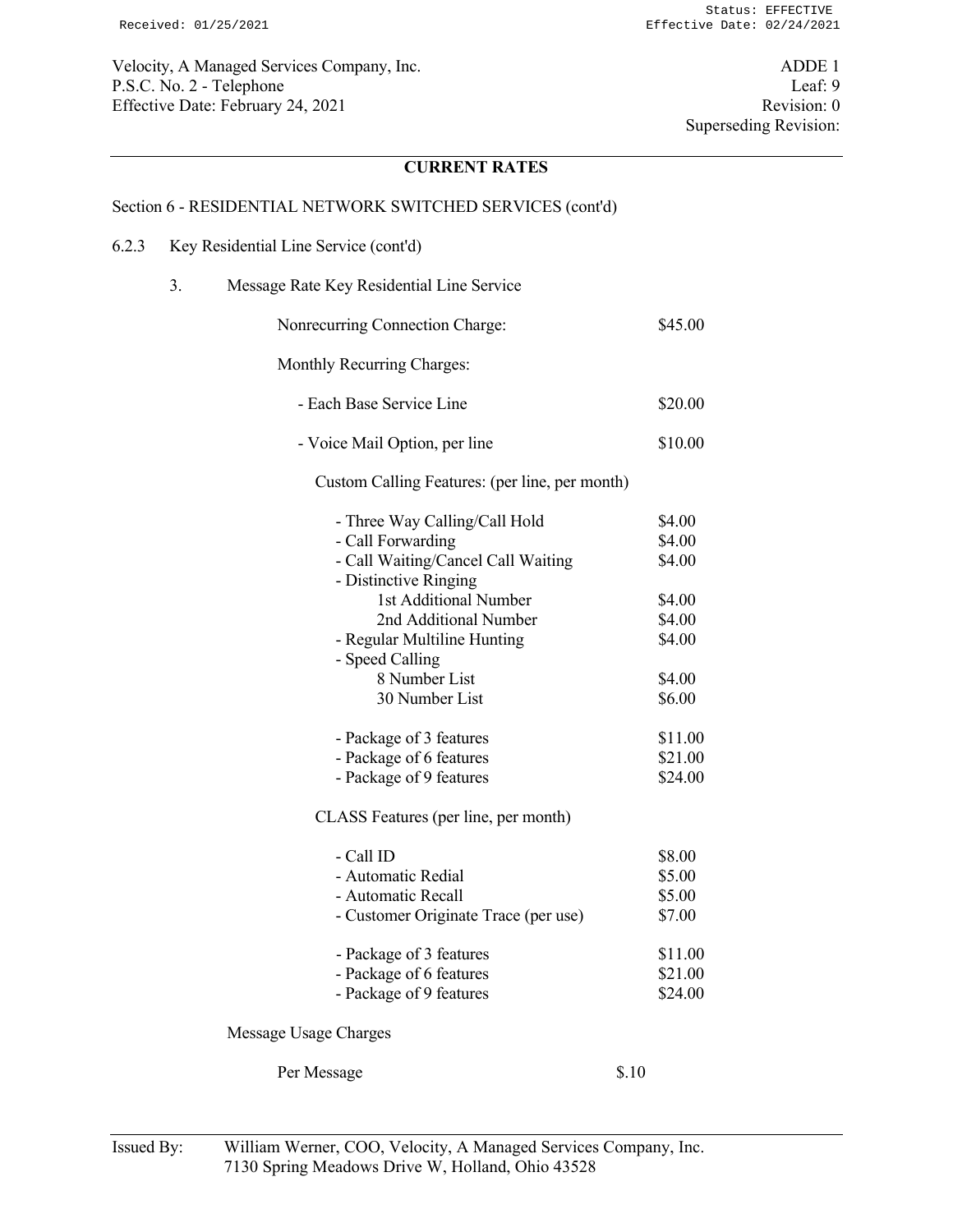Velocity, A Managed Services Company, Inc. ADDE 1 P.S.C. No. 2 - Telephone Leaf: 10 Effective Date: February 24, 2021 Revision: 0

# **CURRENT RATES**

#### Section 7 - BUSINESS NETWORK SWITCHED SERVICES

# 7.2.1 Basic Business Line Service Flat Rate Basic Business Line Service \$25.00 2. Message Rate Basic Business Line Service Nonrecurring Connection Charge:  $$106.05$  Monthly Recurring Charges: - Each Base Service Line \$25.00 - Voice Mail Option, per line \$9.00 Custom Calling Features: (per line, per month) - Three Way Calling/Call Hold \$6.25 - Call Forwarding  $\$6.25$ - Call Waiting/Cancel Call Waiting \$11.70 - Distinctive Ringing 1st Additional Number \$7.50 2nd Additional Number \$10.90 - Regular Multiline Hunting \$8.00 - Speed Calling 8 Number List \$6.25 30 Number List \$10.40 - Business Line Package of 3 features \$12.45 - Business Line Package of 6 features \$18.70 - Business Line Package of 9 features \$23.05 3. CLASS Features (per line, per month) - Caller ID with Name \$9.50 - Automatic Redial \$4.50 - Automatic Recall \$4.50 - Customer Originate Trace (per use) \$2.50 - Business Line Package of 3 features \$12.45 - Business Line Package of 6 features \$18.70 - Business Line Package of 9 features \$23.05 4. Message Usage Charges

Per Message \$0.15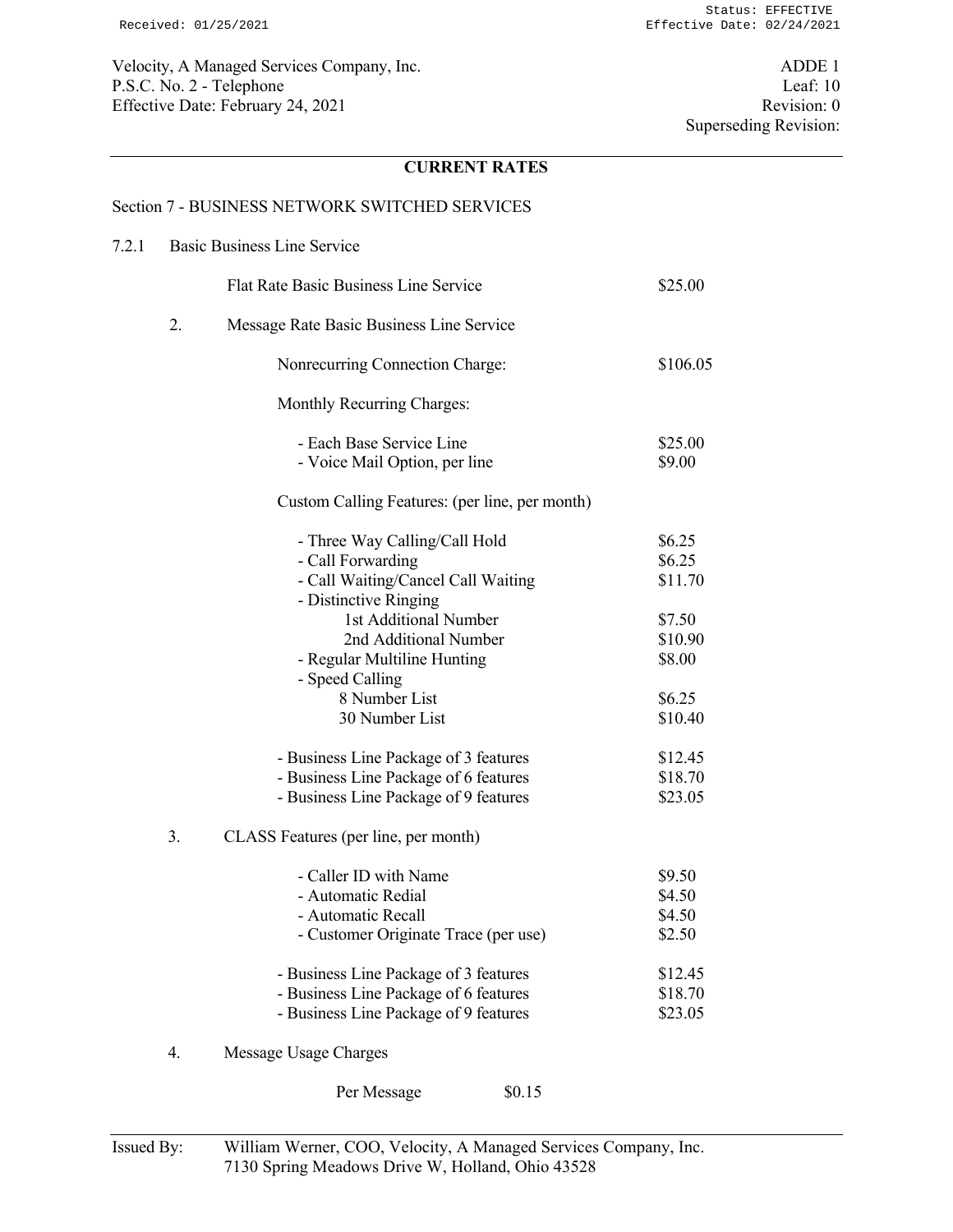Velocity, A Managed Services Company, Inc. ADDE 1 P.S.C. No. 2 - Telephone Leaf: 11 Effective Date: February 24, 2021 Revision: 0

## **CURRENT RATES**

#### Section 7 - BUSINESS NETWORK SWITCHED SERVICES

# 7.2.2 Business Key System Line Service Nonrecurring Connection Charge: \$10.00 Monthly Recurring Charges: - Message Rate Business Key \$16.23 - Voice Mail Option, per line \$9.00 - Custom Calling Features (per line, per month) - Three Way Calling/Call Hold \$6.25 - Call Forwarding  $\$6.25$ Busy Line \$3.30 Don't Answer \$3.00 Busy Line/Don't Answer \$4.75 - Call Waiting/Cancel Call Waiting \$11.70 - Distinctive Ringing 1st Additional Number \$7.50 2nd Additional Number \$10.90 - Regular Multiline Hunting \$8.00 - Speed Calling 8 Number List \$6.25 30 Number List \$10.40 - Business Line Package of 3 features \$12.45 - Business Line Package of 6 features \$18.70 - Business Line Package of 9 features \$23.05 - CLASS Features (per line, per month) - Caller ID with Name  $$9.50$ - Automatic Redial \$4.50 - Automatic Recall \$4.50 - Customer Originate Trace (per use) \$2.50 - Business Line Package of 3 features \$12.45 - Business Line Package of 6 features \$18.70 - Business Line Package of 9 features \$23.05 Message Usage Charges Per Message  $\$0.15$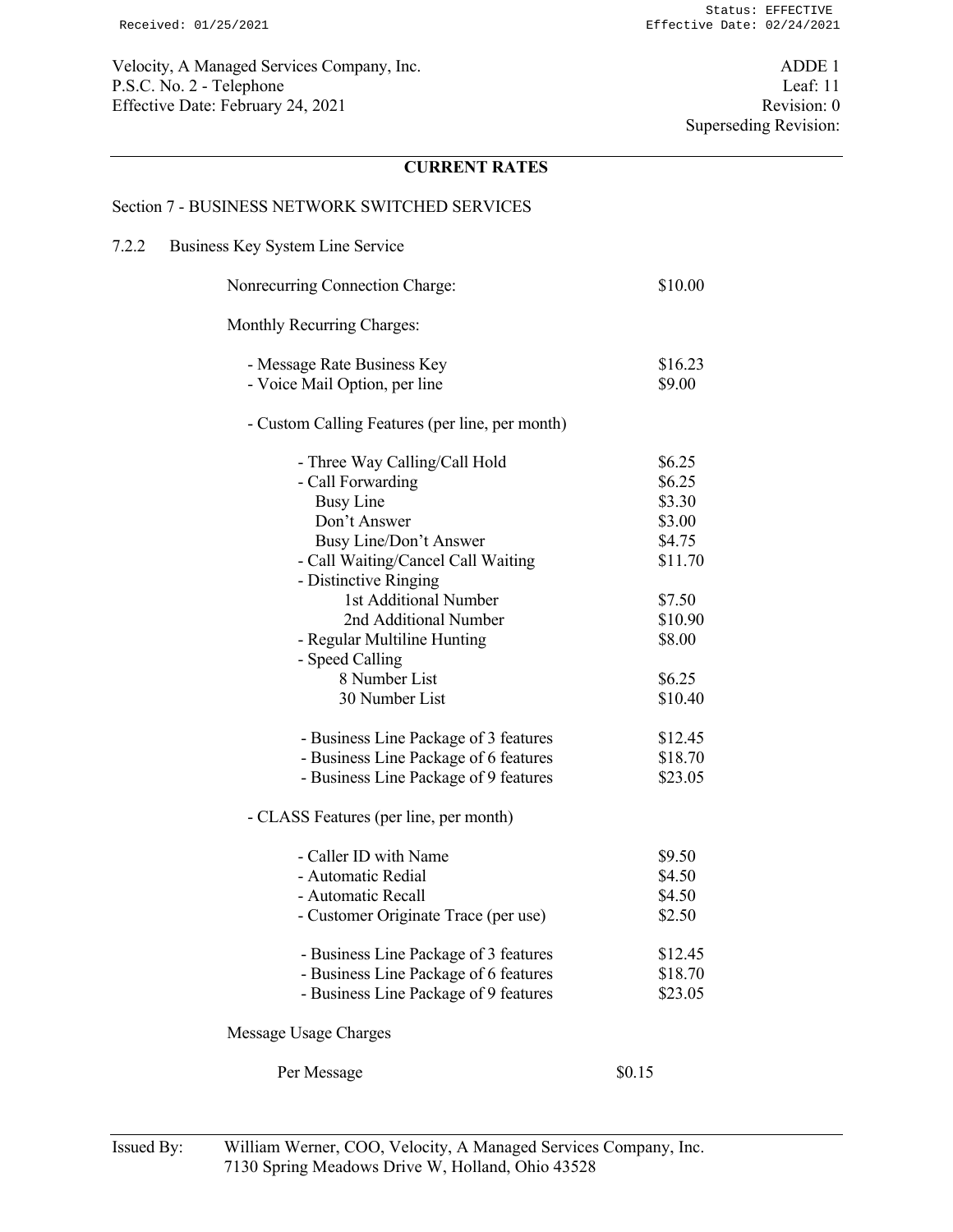Velocity, A Managed Services Company, Inc. ADDE 1 P.S.C. No. 2 - Telephone Leaf: 12 Effective Date: February 24, 2021 Revision: 0

## **CURRENT RATES**

#### Section 7 - BUSINESS NETWORK SWITCHED SERVICES

#### 7.2.3 PBX Trunk Service

 2. Flat Rate Analog PBX Trunks Monthly Recurring Charges:  $$106.05$  Terminal Numbers: 1-10 lines in terminal group \$10.00 11-20 lines in terminal group \$20.00  $21 +$  lines in terminal group \$25.00 3. Message Rate Analog PBX Trunks Nonrecurring Connection Charge: \$106.05 Monthly Recurring Charges: - Each Trunk \$16.23 Terminal Numbers: 1-10 lines in terminal group \$10.00 11-20 lines in terminal group \$20.00  $21 +$  lines in terminal group \$25.00 Message Usage Charges - Per Message Charge  $\$0.15$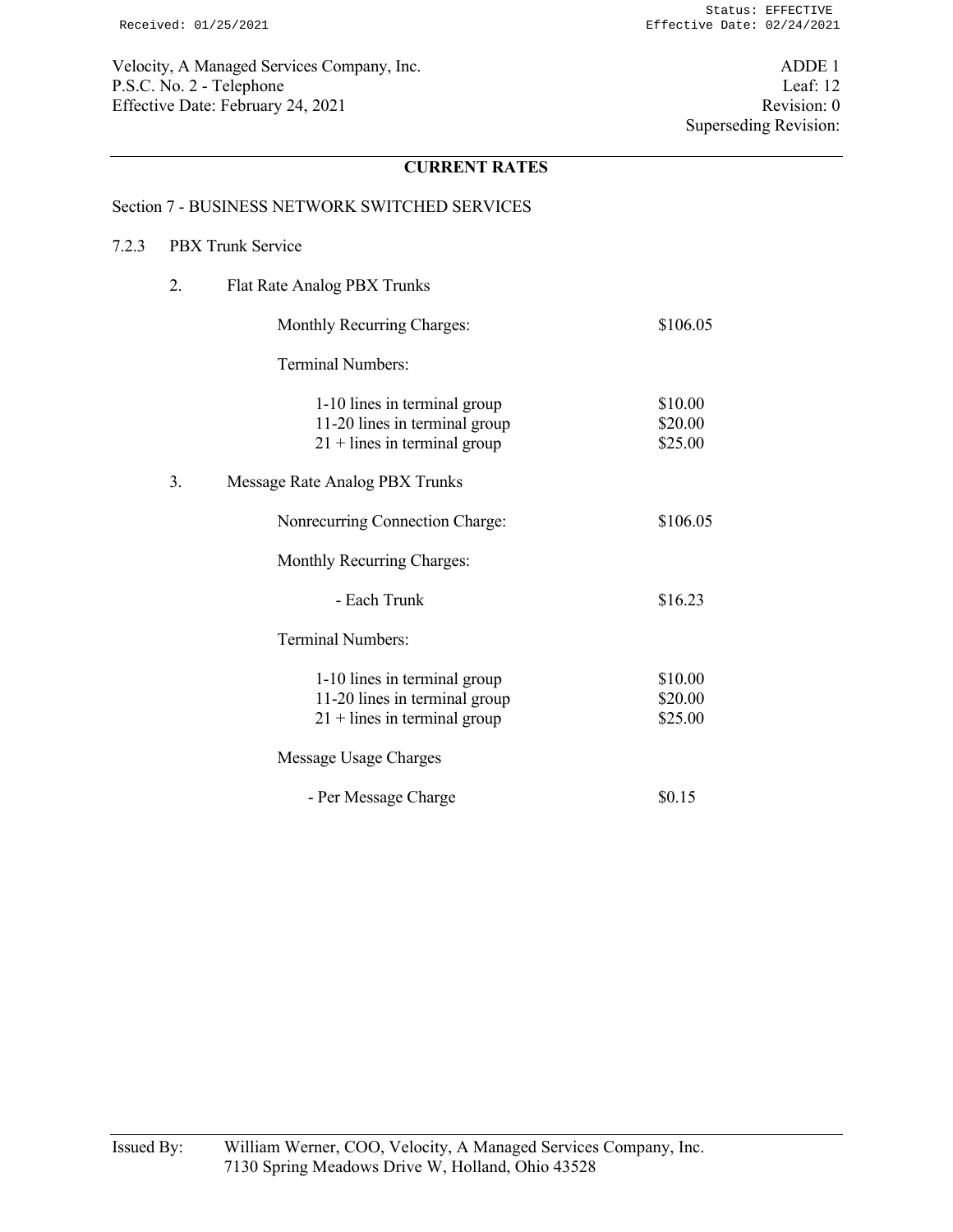Velocity, A Managed Services Company, Inc. ADDE 1 P.S.C. No. 2 - Telephone Leaf: 13<br>Effective Date: February 24, 2021 Revision: 0 Effective Date: February 24, 2021

# **CURRENT RATES**

## Section 7 - BUSINESS NETWORK SWITCHED SERVICES

## 7.2.3 PBX Trunk Service (cont'd)

4. Analog DID Trunks

|    | Nonrecurring Connection Charge                                                          | \$30.00                       |
|----|-----------------------------------------------------------------------------------------|-------------------------------|
|    | Monthly Recurring Charges<br>- Each Trunk                                               | \$19.08                       |
|    | <b>DID Station Numbers</b><br>- Each Group of 20<br>- Each Group of 100                 | \$3.64<br>\$18.23             |
| 5. | Digital PBX Trunk Service                                                               |                               |
|    | Nonrecurring Connection Charge:                                                         | \$271.59                      |
|    | Monthly Recurring Charges:                                                              |                               |
|    | Message Rate:<br>- Facility<br>- Per Active Channel (DID)<br>- Per Active Channel (DOD) | \$56.17<br>\$38.16<br>\$38.16 |
|    | Message Usage Charges                                                                   |                               |
|    | - Per Message Charge                                                                    | \$0.15                        |